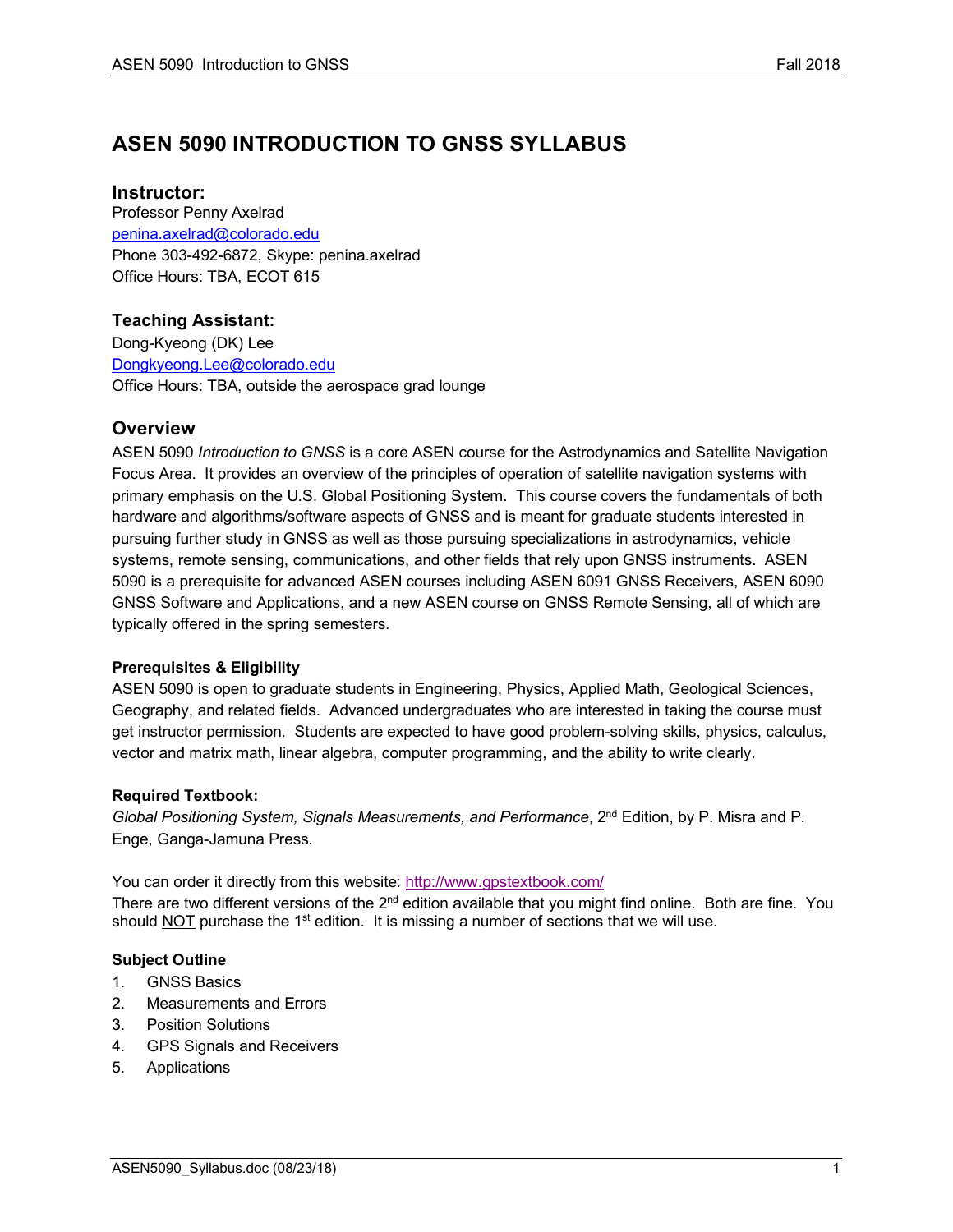# **Assignments**

There are 10 homework assignments that range from working assigned problems in the book to a series of assignments that build up to programming a GPS position solution. Collaboration is permitted on these assignments. This means you may discuss the means and methods for solving problems and even compare answers, but you are not free to copy solutions from classmates or from internet resources. The work that you turn in must be your own--copying is not allowed for any assignments. Students who are caught copying any portion of an assignment will be reported for violation of honor code and may incur both academic and non-academic sanctions. For some assignments, students will be permitted to work in teams of two and submit a joint solution, for which they will both receive the same grade.

Each assignment will identify what must be turned in and the deadline for submission, which is the same for both on-campus and distance learning students. All assignments are to be submitted via the Canvas website, accessible through the CU Boulder portal. Late assignments are not accepted, except under extenuating circumstances such as a school closure, sudden illness, or unexpected critical work-related deadline. If such an event occurs you are expected to contact the instructor immediately by phone or email. If you know in advance that you will not be on campus for a due date, you may submit your assignment via D2L or to the instructor any time prior to the due date.

# **Exams**

There will be an in-class midterm exam in week 7 and a final exam on the assigned date and time. Distance students will receive and submit these exams electronically at times pre-arranged with the TA to fit your schedule. An exam proctor is not required – each student, whether on-campus or distant, is personally responsible to abide by the CU Honor Code. Any type of collaboration or copying on an exam constitutes cheating and will result in an F for the course. An honor code violation or accusation report will be filed.

# **Grading Policy**

Grades on individual assignments and for the overall course are set based on the following criteria.

- A, A- Demonstrates superior understanding of the material beyond the course requirements, excellent technical work
- B+, B Demonstrates comprehensive understanding of the material, strong technical work
- B- Demonstrates adequate understanding of the material, complete technical work
- C Demonstrates barely adequate understanding of the material and minimally sufficient technical work
- D Poor technical work
- F Unsatisfactory performance

Final grades will be based on the following weighting

| Midterm Exam | 15      |
|--------------|---------|
| Final Exam   | 15      |
| Assignments  | 70      |
| Total        | $100\%$ |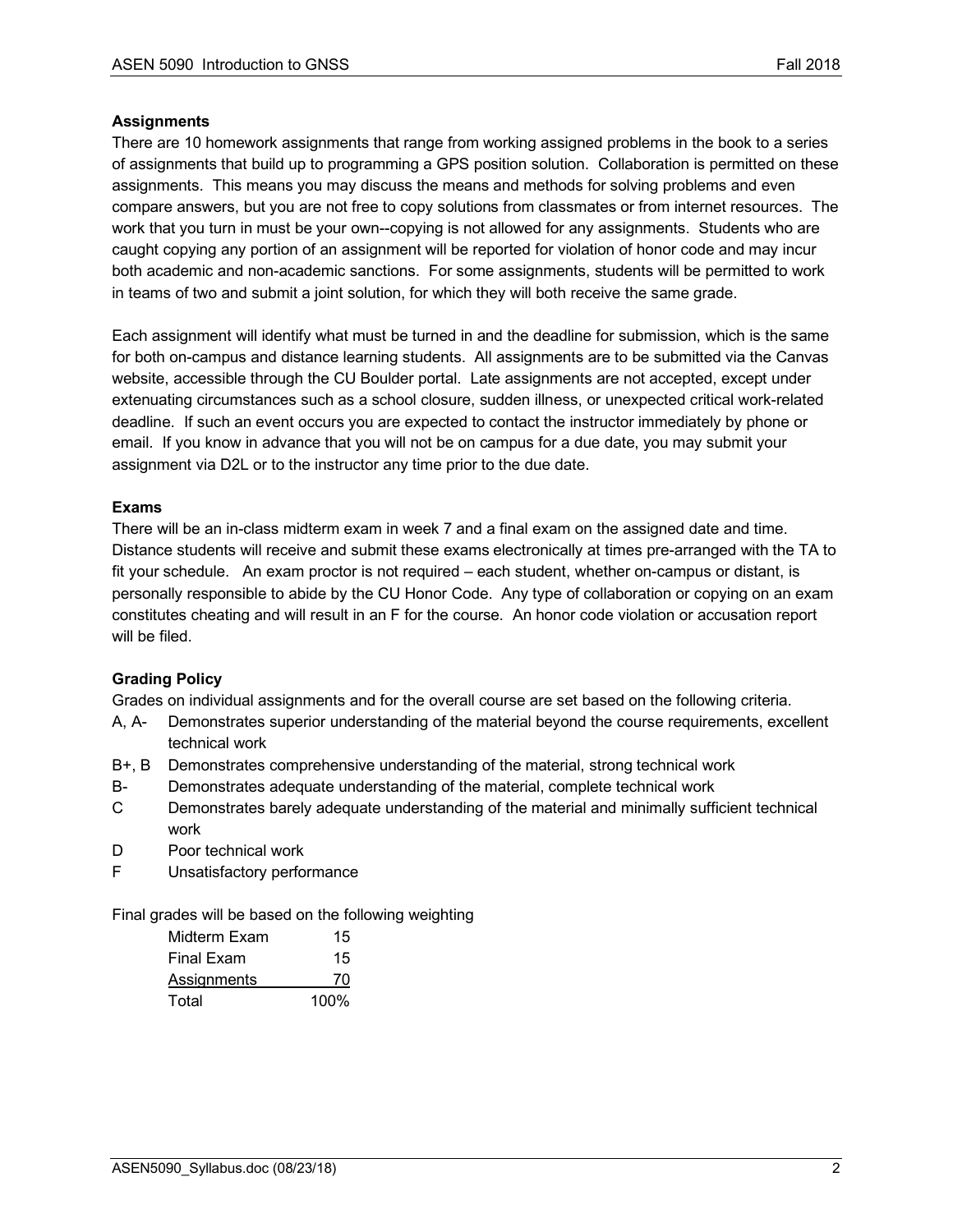#### **University Policies**

### **Accommodation for Disabilities**

If you qualify for accommodations because of a disability, please submit your accommodation letter from Disability Services to your faculty member in a timely manner so that your needs can be addressed. Disability Services determines accommodations based on documented disabilities in the academic environment. Information on requesting accommodations is located on the Disability Services website. Contact Disability Services at 303-492-8671 or dsinfo@colorado.edu for further assistance. If you have a temporary medical condition or injury, see Temporary Medical Conditions under the Students tab on the Disability Services website.

### **Classroom Behavior**

Students and faculty each have responsibility for maintaining an appropriate learning environment. Those who fail to adhere to such behavioral standards may be subject to discipline. Professional courtesy and sensitivity are especially important with respect to individuals and topics dealing with race, color, national origin, sex, pregnancy, age, disability, creed, religion, sexual orientation, gender identity, gender expression, veteran status, political affiliation or political philosophy. Class rosters are provided to the instructor with the student's legal name. I will gladly honor your request to address you by an alternate name or gender pronoun. Please advise me of this preference early in the semester so that I may make appropriate changes to my records. For more information, see the policies on classroom behavior and the Student Code of Conduct.

### **Honor Code**

All students enrolled in a University of Colorado Boulder course are responsible for knowing and adhering to the Honor Code. Violations of the policy may include: plagiarism, cheating, fabrication, lying, bribery, threat, unauthorized access to academic materials, clicker fraud, submitting the same or similar work in more than one course without permission from all course instructors involved, and aiding academic dishonesty. All incidents of academic misconduct will be reported to the Honor Code (honor@colorado.edu); 303-492-5550). Students who are found responsible for violating the academic integrity policy will be subject to nonacademic sanctions from the Honor Code as well as academic sanctions from the faculty member. Additional information regarding the Honor Code academic integrity policy can be found at the Honor Code Office website.

# **Sexual Misconduct, Discrimination, Harassment and/or Related Retaliation**

The University of Colorado Boulder (CU Boulder) is committed to fostering a positive and welcoming learning, working, and living environment. CU Boulder will not tolerate acts of sexual misconduct (including sexual assault, exploitation, harassment, dating or domestic violence, and stalking), discrimination, and harassment by members of our community. Individuals who believe they have been subject to misconduct or retaliatory actions for reporting a concern should contact the Office of Institutional Equity and Compliance (OIEC) at 303-492-2127 or cureport@colorado.edu. Information about the OIEC, university policies, anonymous reporting, and the campus resources can be found on the OIEC website.

Please know that faculty and instructors have a responsibility to inform OIEC when made aware of incidents of sexual misconduct, discrimination, harassment and/or related retaliation, to ensure that individuals impacted receive information about options for reporting and support resources.